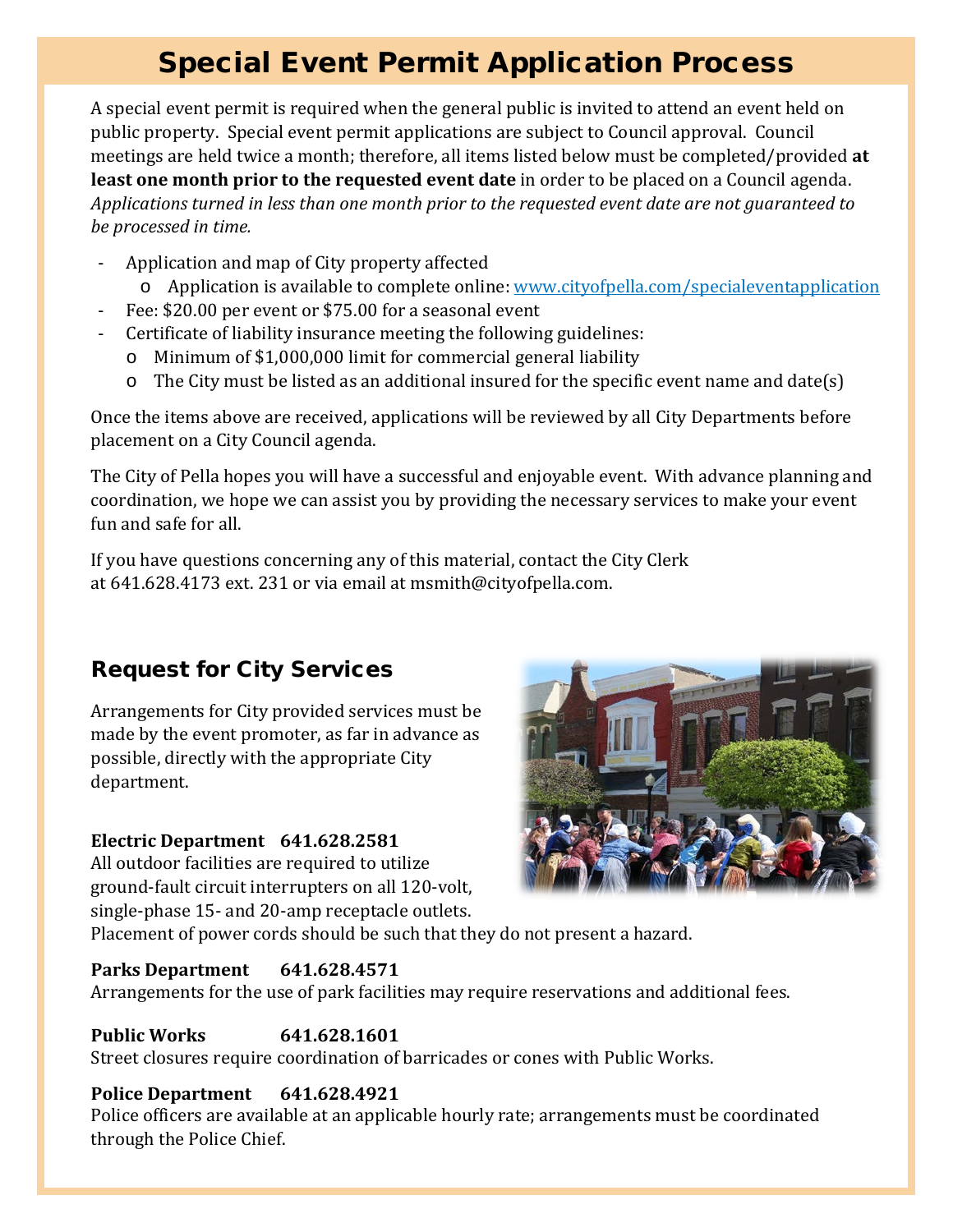

**Email Address:**

**Phone Number:**

## T H E  **CITY of PELLA**

### **SPECIAL EVENTS APPLICATION**

Completed applications must be submitted to City Hall (825 Broadway Street) **no later than one month prior to the requested event date**. To be considered complete, applications must also contain:

- $\Box$  Fee payment (\$20 for a single event or \$75 for a seasonal event)
- Insurance certificate (\$1,000,000 liability listing the City as an additional insured for the event)
- $\Box$  Map of the City property to be used

This application is available to complete and submit online: [www.cityofpella.com/specialeventapplication](http://www.cityofpella.com/specialeventapplication)

| <b>Office Use Only</b>            |                                                      |                              |  |  |  |  |
|-----------------------------------|------------------------------------------------------|------------------------------|--|--|--|--|
| Date rec'd:                       | Fee $\square$ \$20 single or $\square$ \$75 seasonal | $\Box$ Insurance Certificate |  |  |  |  |
| <b>City Council meeting date:</b> |                                                      |                              |  |  |  |  |

| <b>Name of Event:</b>              |                                                                                                                                                                                                                                          |  |  |  |  |  |
|------------------------------------|------------------------------------------------------------------------------------------------------------------------------------------------------------------------------------------------------------------------------------------|--|--|--|--|--|
| <b>Describe Event:</b>             | Include details regarding precautions that will be in place during this event to<br>ensure adherence with guidelines issued by the Iowa Department of Public Health<br>and Centers for Disease Control to prevent the spread of COVID-19 |  |  |  |  |  |
|                                    |                                                                                                                                                                                                                                          |  |  |  |  |  |
|                                    |                                                                                                                                                                                                                                          |  |  |  |  |  |
| <b>Event Location:</b>             |                                                                                                                                                                                                                                          |  |  |  |  |  |
|                                    |                                                                                                                                                                                                                                          |  |  |  |  |  |
| Date(s) of event                   |                                                                                                                                                                                                                                          |  |  |  |  |  |
| Rain date ( <i>if applicable</i> ) |                                                                                                                                                                                                                                          |  |  |  |  |  |
| Time frame of event                |                                                                                                                                                                                                                                          |  |  |  |  |  |
| Set-up begins at                   |                                                                                                                                                                                                                                          |  |  |  |  |  |
| Take down complete by              |                                                                                                                                                                                                                                          |  |  |  |  |  |
| <b>Promoter's Name:</b>            |                                                                                                                                                                                                                                          |  |  |  |  |  |
| Signature:                         | By signing below, I acknowledge I have reviewed and understand the requirements of<br>special events under City Code chapter 123:                                                                                                        |  |  |  |  |  |
| <b>Address:</b>                    |                                                                                                                                                                                                                                          |  |  |  |  |  |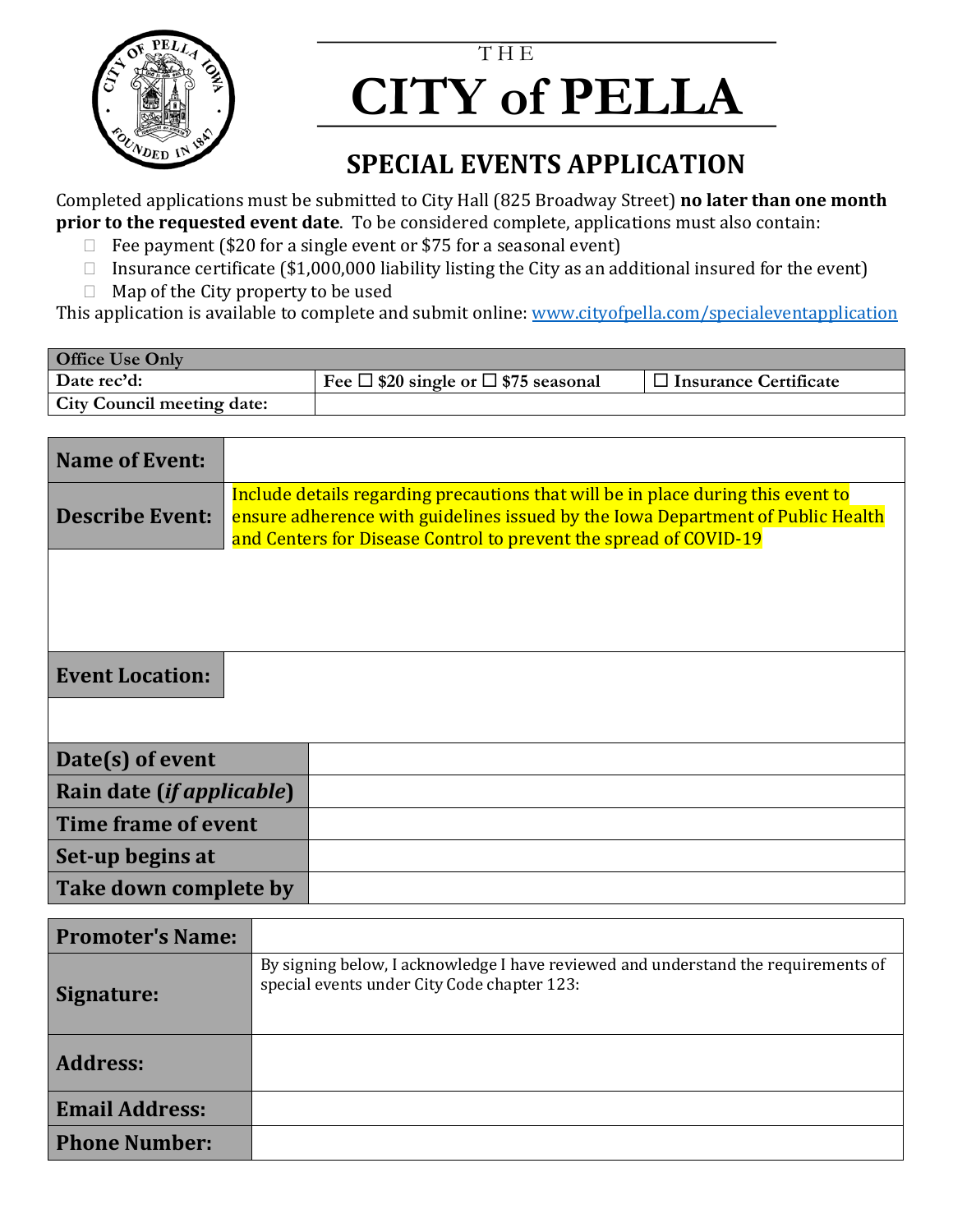| <b>STREET CLOSURES?</b>                                              |                                     |                                                           |         |  |                                                                                            |
|----------------------------------------------------------------------|-------------------------------------|-----------------------------------------------------------|---------|--|--------------------------------------------------------------------------------------------|
| $\square$ No                                                         |                                     |                                                           |         |  |                                                                                            |
|                                                                      | $\Box$ Yes (include details below): |                                                           |         |  |                                                                                            |
|                                                                      | <b>Street</b>                       |                                                           |         |  | Start time:<br>End time:                                                                   |
|                                                                      | Segment:                            |                                                           |         |  | # Barricades:                                                                              |
|                                                                      |                                     |                                                           |         |  | Start time:                                                                                |
|                                                                      | <b>Street</b>                       |                                                           |         |  | End time:                                                                                  |
|                                                                      | Segment:                            |                                                           |         |  | # Barricades:                                                                              |
|                                                                      |                                     | <b>PARKING SPACES RESERVED?</b>                           |         |  |                                                                                            |
| $\Box$ No                                                            |                                     |                                                           |         |  |                                                                                            |
|                                                                      | $\Box$ Yes (include details below): |                                                           |         |  |                                                                                            |
|                                                                      | Location:                           |                                                           |         |  |                                                                                            |
|                                                                      | # of Cones:                         |                                                           |         |  |                                                                                            |
|                                                                      | <b>SIGNAGE USED?</b>                |                                                           |         |  |                                                                                            |
|                                                                      |                                     | $\Box$ No $\Box$ Yes (complete signage information sheet) |         |  |                                                                                            |
|                                                                      |                                     | POLICE OFFICERS/RESERVES NEEDED?                          |         |  |                                                                                            |
| $\Box$ No                                                            |                                     |                                                           |         |  |                                                                                            |
|                                                                      |                                     |                                                           |         |  | $\Box$ Yes (include details below and contact the Police Chief at 628.4921 to coordinate): |
|                                                                      | Number of officers:                 |                                                           |         |  |                                                                                            |
|                                                                      |                                     | Time frame (\$30/hour per officer):                       |         |  |                                                                                            |
|                                                                      |                                     | <b>ADDITIONAL ELECTRICTY NEEDED?</b>                      |         |  |                                                                                            |
| $\Box$ No                                                            |                                     |                                                           |         |  |                                                                                            |
|                                                                      |                                     | $\Box$ Yes (complete information sheet)                   |         |  |                                                                                            |
|                                                                      |                                     | ANY OTHER CITY SERVICES NEEDED?                           |         |  |                                                                                            |
| $\Box$ No                                                            | $\Box$ Yes (include details below): |                                                           |         |  |                                                                                            |
|                                                                      |                                     |                                                           |         |  |                                                                                            |
|                                                                      |                                     |                                                           |         |  |                                                                                            |
| <b>WILL THERE BE VENDOR BOOTHS?</b>                                  |                                     |                                                           |         |  |                                                                                            |
| $\Box$ No                                                            |                                     |                                                           |         |  |                                                                                            |
| $\Box$ Yes (include details below):                                  |                                     |                                                           |         |  |                                                                                            |
|                                                                      |                                     |                                                           |         |  |                                                                                            |
|                                                                      |                                     |                                                           |         |  |                                                                                            |
| WILL ANY PART OF THE EVENT BE HELD ON PRIVATE PROPERTY?<br>$\Box$ No |                                     |                                                           |         |  |                                                                                            |
| Yes (complete items below):                                          |                                     |                                                           |         |  |                                                                                            |
|                                                                      | <b>Property Owner Name</b>          |                                                           | Address |  | <b>Signature of Property Owner</b>                                                         |
|                                                                      |                                     |                                                           |         |  |                                                                                            |
|                                                                      |                                     |                                                           |         |  |                                                                                            |
|                                                                      |                                     |                                                           |         |  |                                                                                            |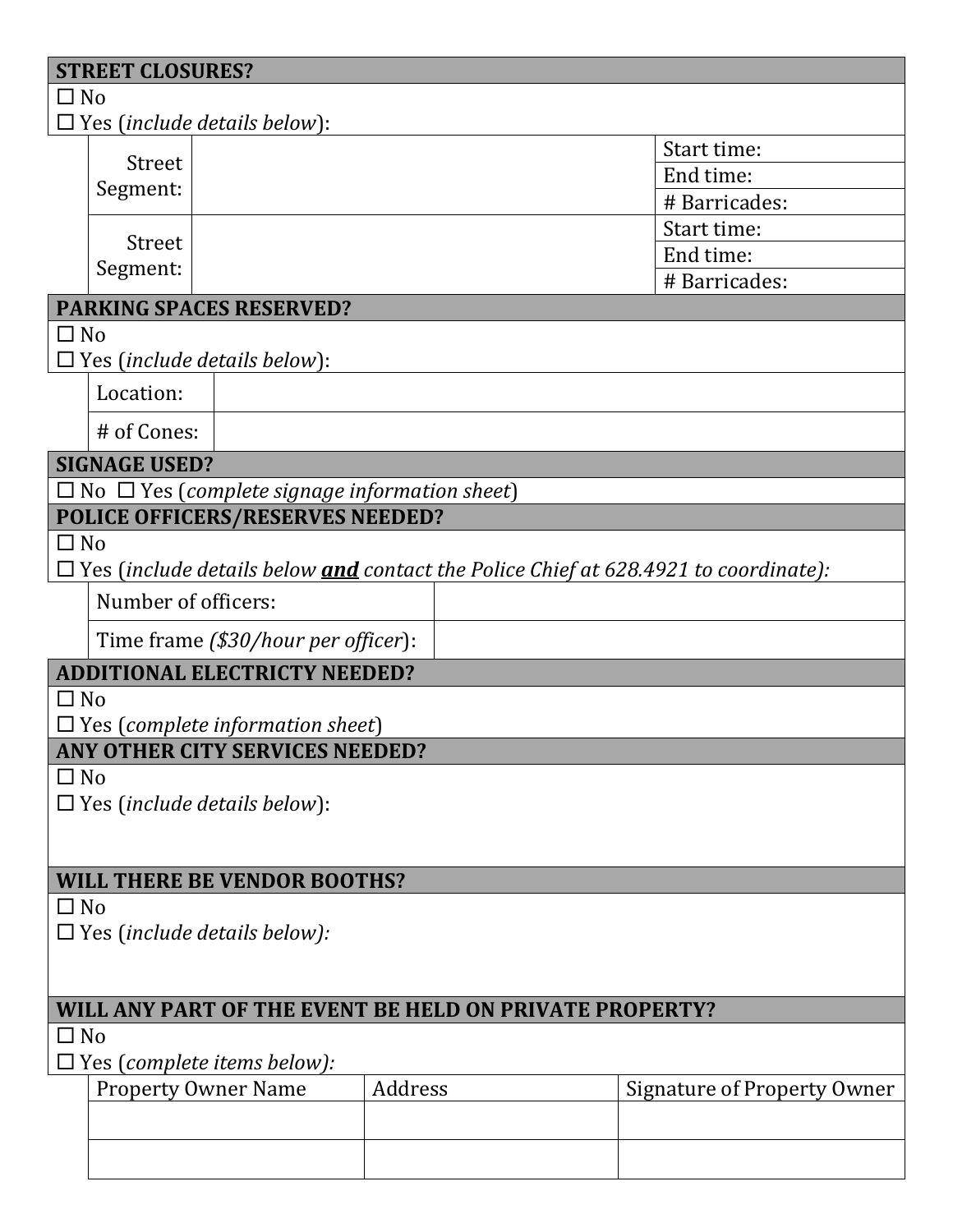

## T H E  **CITY of PELLA**

## **SPECIAL EVENTS - SIGNAGE**

### **Information Required:**

Anyone that is planning to have temporary signage associated with a special event permit will need to submit the following signage information along with the special event permit application.

| Type of Sign(s):                      |
|---------------------------------------|
| $\Box$ A-frame                        |
| $\square$ Banner                      |
| $\Box$ Portable                       |
| $\Box$ Sandwich board                 |
| $\Box$ Traffic directional            |
| $\Box$ Vehicle mounted                |
| $\Box$ Window                         |
| $\Box$ Other (describe):              |
| Size of Sign(s):                      |
| Time of placement:                    |
| Time of removal:                      |
| Colors and materials used on signage: |
| Proposed location(s) of signage:      |
|                                       |
|                                       |
|                                       |

### **Traffic Safety**

Signs shall not create a traffic hazard or impede vehicular or pedestrian traffic. Signs in the public rightof-way are prohibited unless expressly authorized by the special event permit. The City of Pella reserves the right to require additional signage, which may be at the expense of the special event applicant, as determined for the safety and well being of the general public.

### **Prompt Removal of Signs**

Temporary signs associated with a special event permit must be removed immediately upon the termination of the event.

### **Right of Approval/Denial**

The City of Pella reserves the right to approve or deny signage associated with special events and to determine the scheduling of such display if approved.